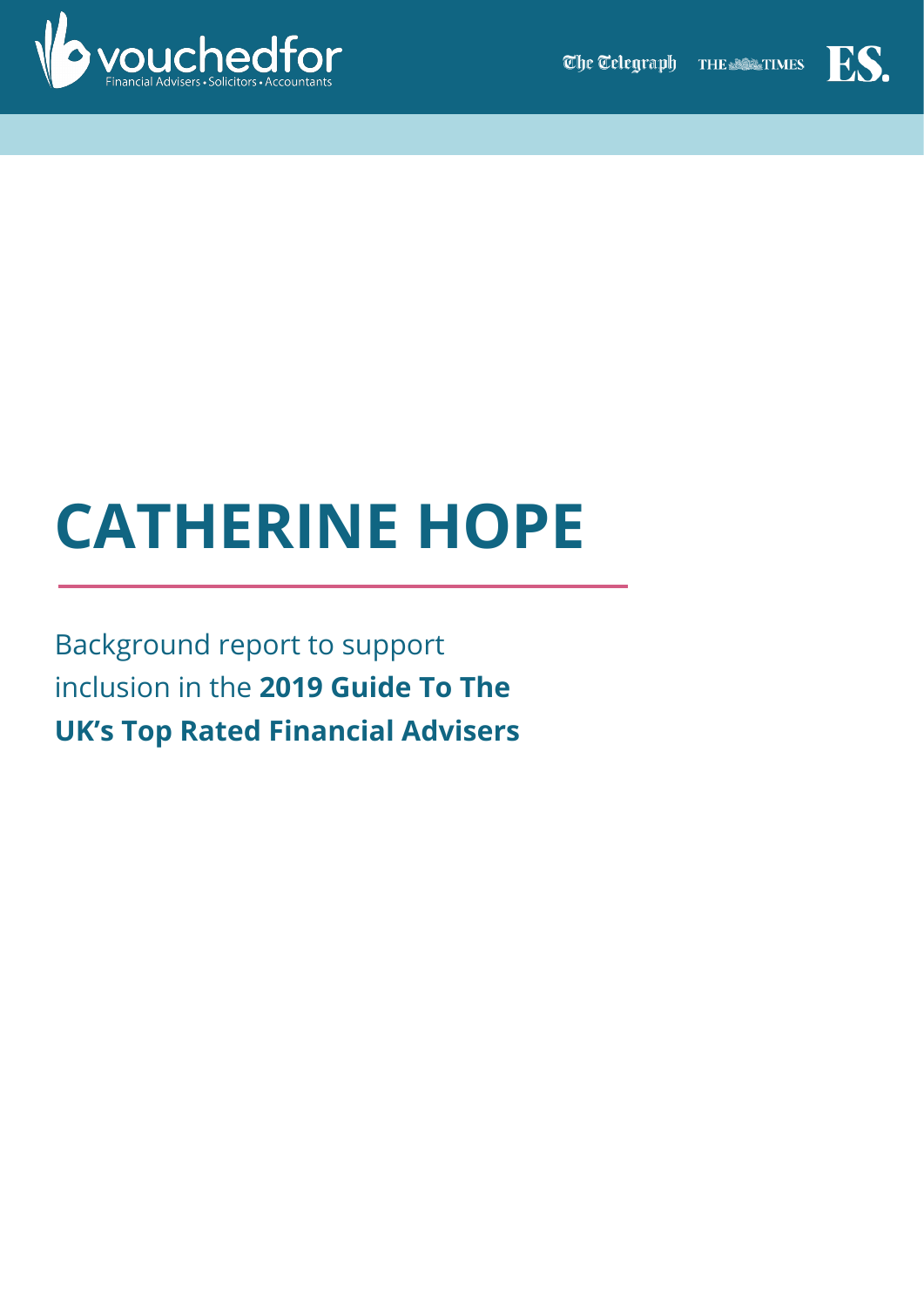



## Catherine Hope

Hope Mortgage Solutions

### **1.9 / 5 ★ ★ ★ ★** 41 reviews

### VouchedFor checks:

 $\heartsuit$  FCA Regulated  $\heartsuit$  Recent Client Reviews  $\heartsuit$  Whole of Market Mortgage

 $\bullet$  Transparent Fees  $\bullet$  Positive First Impressions

#### Services offered



**S** Insurance & Protection

**M** Mortgages

### Qualifications listed

Adviser

Catherine has not added their qualifications to VouchedFor yet. Please ask Catherine for more details.

<https://www.vouchedfor.co.uk/mortgage-advisor/bristol/026844-catherine-hope>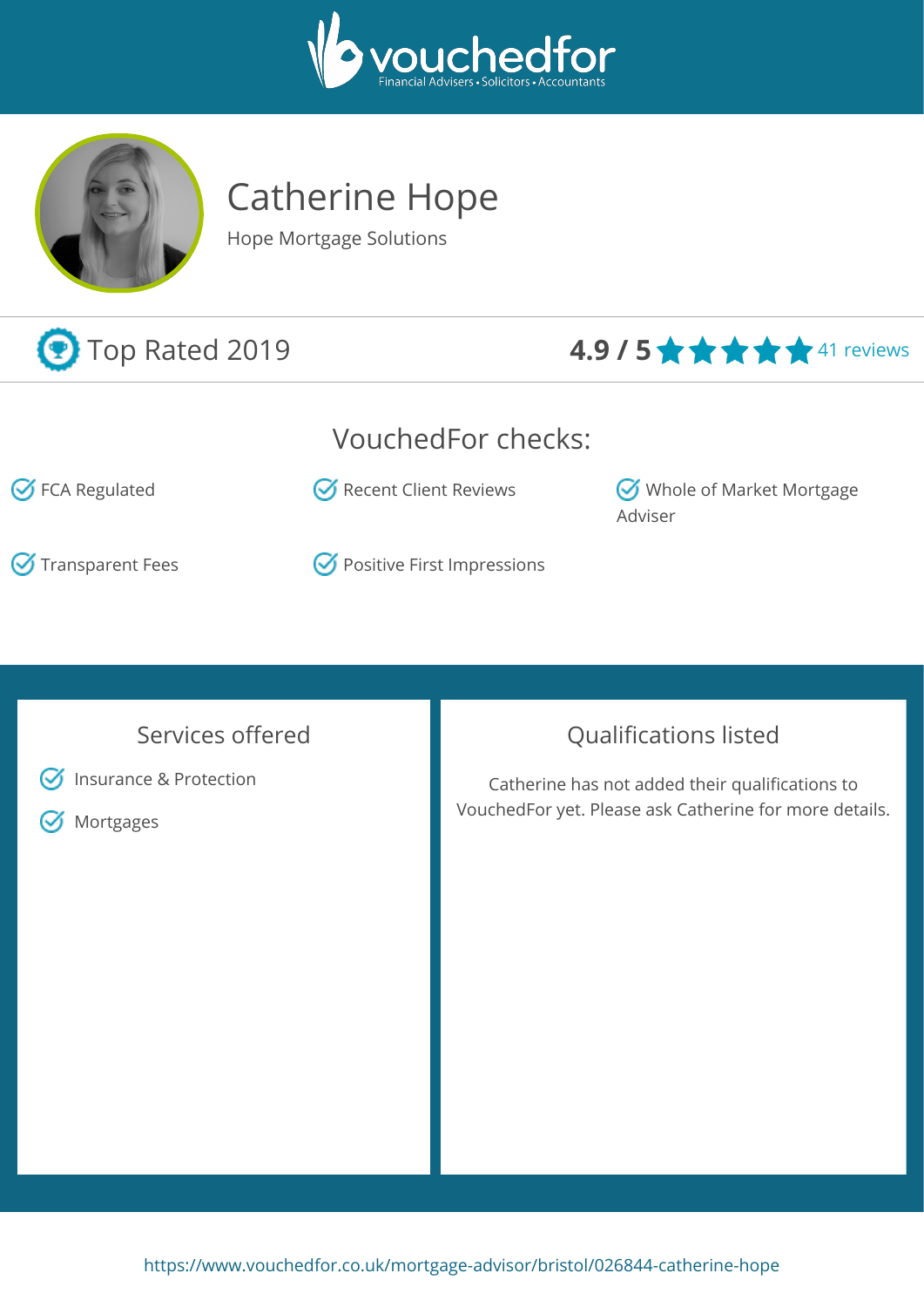

### Client Reviews **Catherine Hope** Hope Mortgage Solutions

### \*\*\*\*\*

**4.9 out of 5**

Review from Verified Client Bristol | September 2019 5 out of 5

Advice: ★ ★ ★ ★ ★ Service: Value:

**What were the circumstances that caused you to look for a financial adviser?** Excellent service. Delivered all information in a very user friendly way for someone who knows nothing about mortgages! She made the processes very simple for us. Very friendly throughout and at a very affordable rate - I would happily recommend her to anyone!

**How did Catherine help you?** With securing our mortgage for our first home.

**Have you seen the outcome you were hoping for?**

Yes!

Review from Verified Client Bristol | May 2019 5 out of 5

Advice: \* \* \* \* \* Service: Value:

#### **What were the circumstances that caused you to look for a financial adviser?**

Myself and my partner were in the process of looking and buying our first home. It is so overwhelming and such a huge commitment that we wanted as much advice and guidance throughout this important process.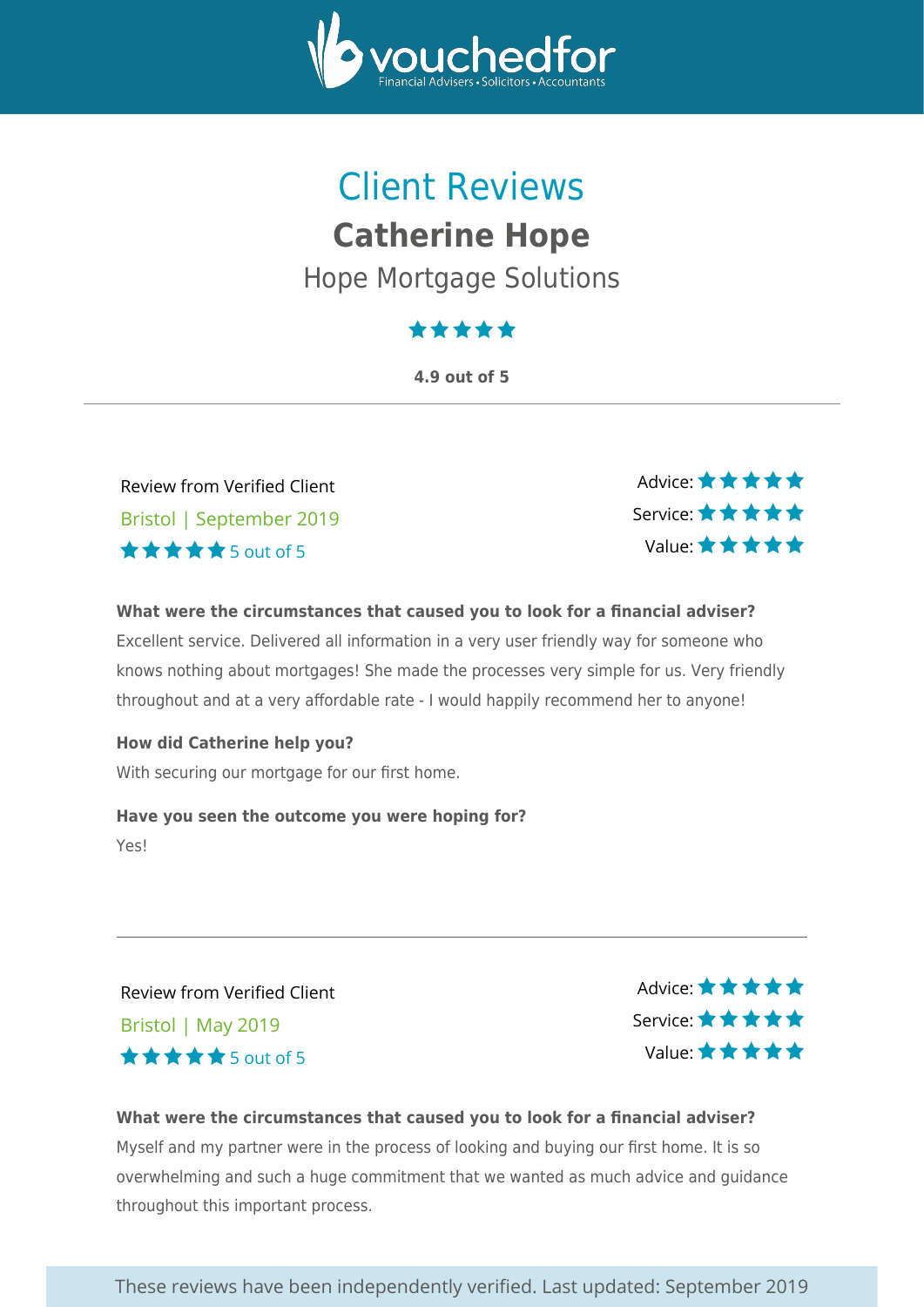

#### **How did Catherine help you?**

Firstly Catherine helped us buy our first house! Catherine was extremely helpful, explaining the process and all the information clearly. If there was anything we still didn't understand she was happy to explain further. Catherine helped to settle any concerns along the way.

#### **Have you seen the outcome you were hoping for?**

Yes!!! We have our first house.

#### Review from Verified Client Bristol | May 2019 5 out of 5

Advice:  $\star \star \star \star \star$ Service: Value:

#### **What were the circumstances that caused you to look for a financial adviser?**

My partner and I were first time buyers, completely new to the world of mortgages and home ownership. We were looking for and adviser that could help us understand our affordability and explain the entire mortgage application process, whilst finding the most suitable mortgage product to our needs.

#### **How did Catherine help you?**

Catherine was able to help us understand the application process and explain a number of different products to us alongside their potential advantages and disadvantages. Working with Catherine helped relieve a lot of additional work and stress from ourselves, by being able to work with somebody experienced in the field to advise on a number of matters.

#### **Have you seen the outcome you were hoping for?**

Absolutely - Catherine made the process streamlined and worry free. We were able to get a really good value product that was fully explained to us. In addition to this, Catherine was able to help with some more general, first time buyer type questions, and was always quick and attentive to any queries we may have had.

#### **What could they have done better?**

Honestly, there is nothing Catherine could have done better. I'm genuinely 100% satisfied with the service received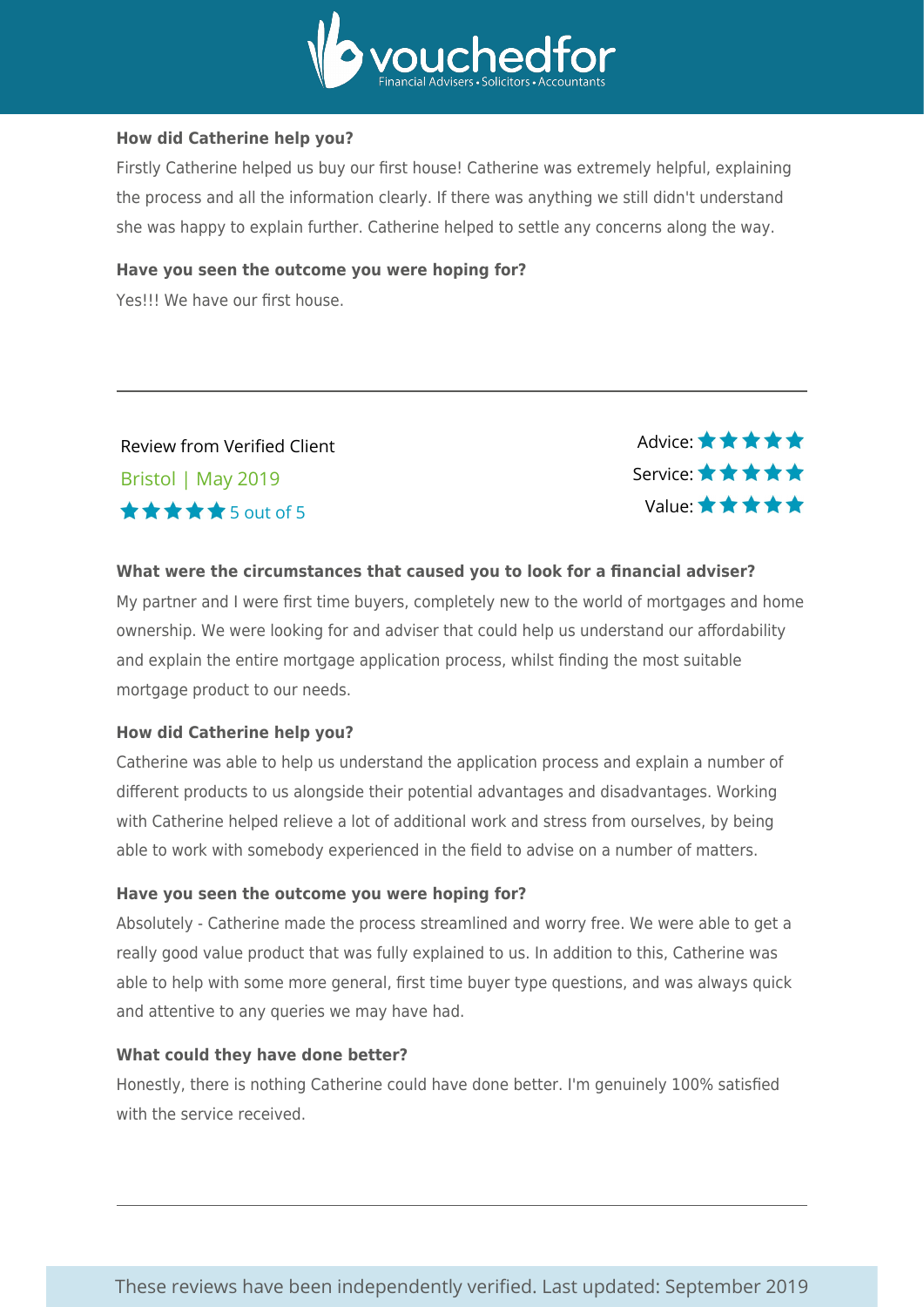

Review from Verified Client Bristol | April 2019  $\star \star \star \star$  5 out of 5

Advice:  $\star \star \star \star \star$ Service: Value:

#### **What were the circumstances that caused you to look for a financial adviser?** First time buyers

#### **How did Catherine help you?**

Mortgage product search and mortgage application as well as life insurance and critical illness insurance.

#### **Have you seen the outcome you were hoping for?**

Yes, successful application and complete on purchase.

Review from Verified Client Bristol | April 2019 5 out of 5

Advice: ★★★★★ Service: Value:

**What were the circumstances that caused you to look for a financial adviser?** Buying our first home

#### **How did Catherine help you?**

Catherine has been really helpful throughout the whole process, from offering mortgage recommendations that really worked for us and our circumstances to taking care of all the paperwork to get our mortgage offer approved and even changed last minute when we've managed tor negotiate a new price for the house. The advice provided has always been professional but friendly and she has kept on top of things during the whole time. I would definitely recommend Catherine to anybody but particularly to first time buyers like us. Her knowledge and understanding of the market really put us at ease and made us be confident we were making good decisions.

#### **Have you seen the outcome you were hoping for?**

Yes, we have got a really good mortgage rate and have succesfully completed on the purchase of our home.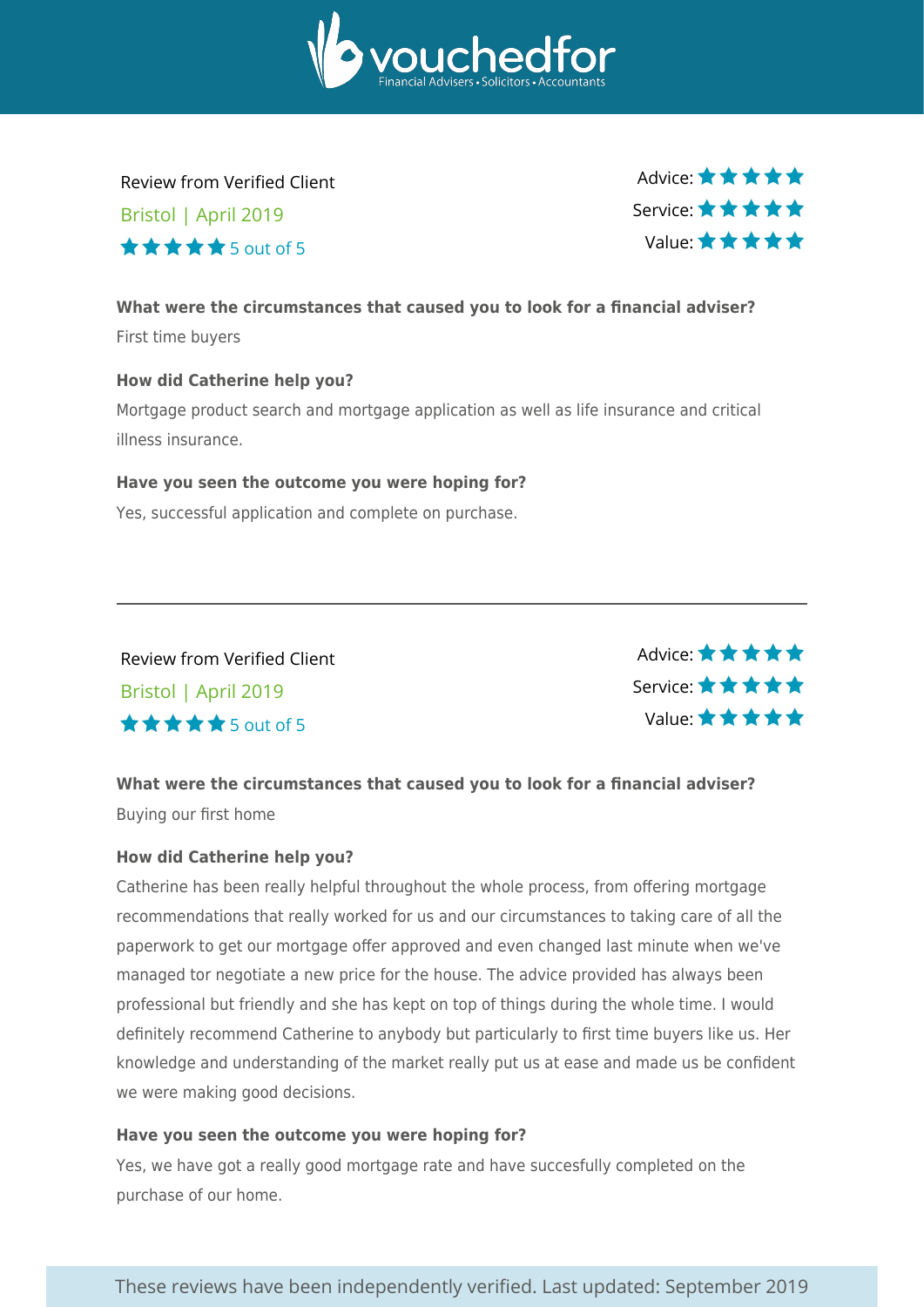

#### Review from Verified Client Bristol | February 2019 5 out of 5

Advice: ★ ★ ★ ★ ★ Service: Value:

**What were the circumstances that caused you to look for a financial adviser?** Needing a mortgage

**How did Catherine help you?** She found me an amazing mortgage deal

**Have you seen the outcome you were hoping for?** Yes

**What could they have done better?** Nothing

Review from Verified Client Bristol | November 2018 5 out of 5

Advice: ★★★★★ Service: Value:

#### **What were the circumstances that caused you to look for a financial adviser?**

I wanted to secure a mortgage on my first home.

#### **How did Catherine help you?**

Catherine provided me with really clear information and advice. She made the process of applying for and securing a mortgage as easy as it can be and, for a first time buyer, offered the time needed to fully explain all the details.

#### **Have you seen the outcome you were hoping for?**

Yes - my mortgage application was approved.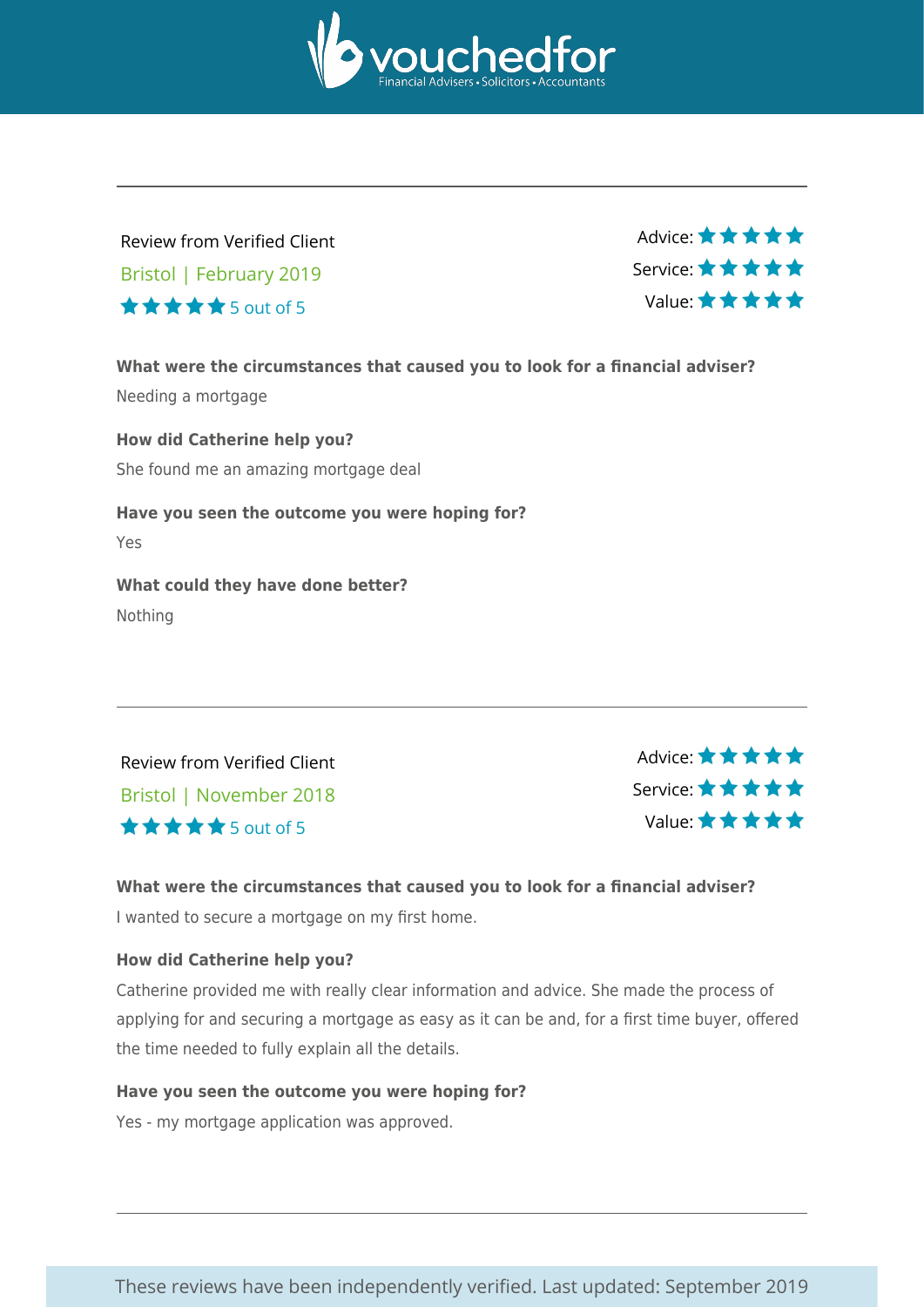

Review from Verified Client Bristol | November 2018 5 out of 5

Advice:  $\star \star \star \star \star$ Service: Value:

#### **What were the circumstances that caused you to look for a financial adviser?** I was a first time buyer

#### **How did Catherine help you?**

Catherine advised me on the best mortgage for me, about lawyers and all the insurances needed to buy a property.

#### **Have you seen the outcome you were hoping for?**

Yes, I bought a small flat and wouldn't have been possible without Catherine's help.

#### **What could they have done better?**

As a first time buyer I was completely clueless, Catherine went above and beyond any expectations I had. Couldn't have been better.

Review from Verified Client Essex | November 2018 5 out of 5



#### **What were the circumstances that caused you to look for a financial adviser?**

I was due to renew my mortgage and heard that Catherine would be the right person to help me.

#### **How did Catherine help you?**

She did very well in finding me a better mortgage and insurance policy. I cant thank here enough for her kindness and professionalism in helping me save money.

#### **Have you seen the outcome you were hoping for?**

Yes, even better as I have had my mortgage term reduced!

#### **What could they have done better?**

Catherine did a very good job from start to finish something which I could let her get on with and I did not have to worry. Keep up the good work, thank you.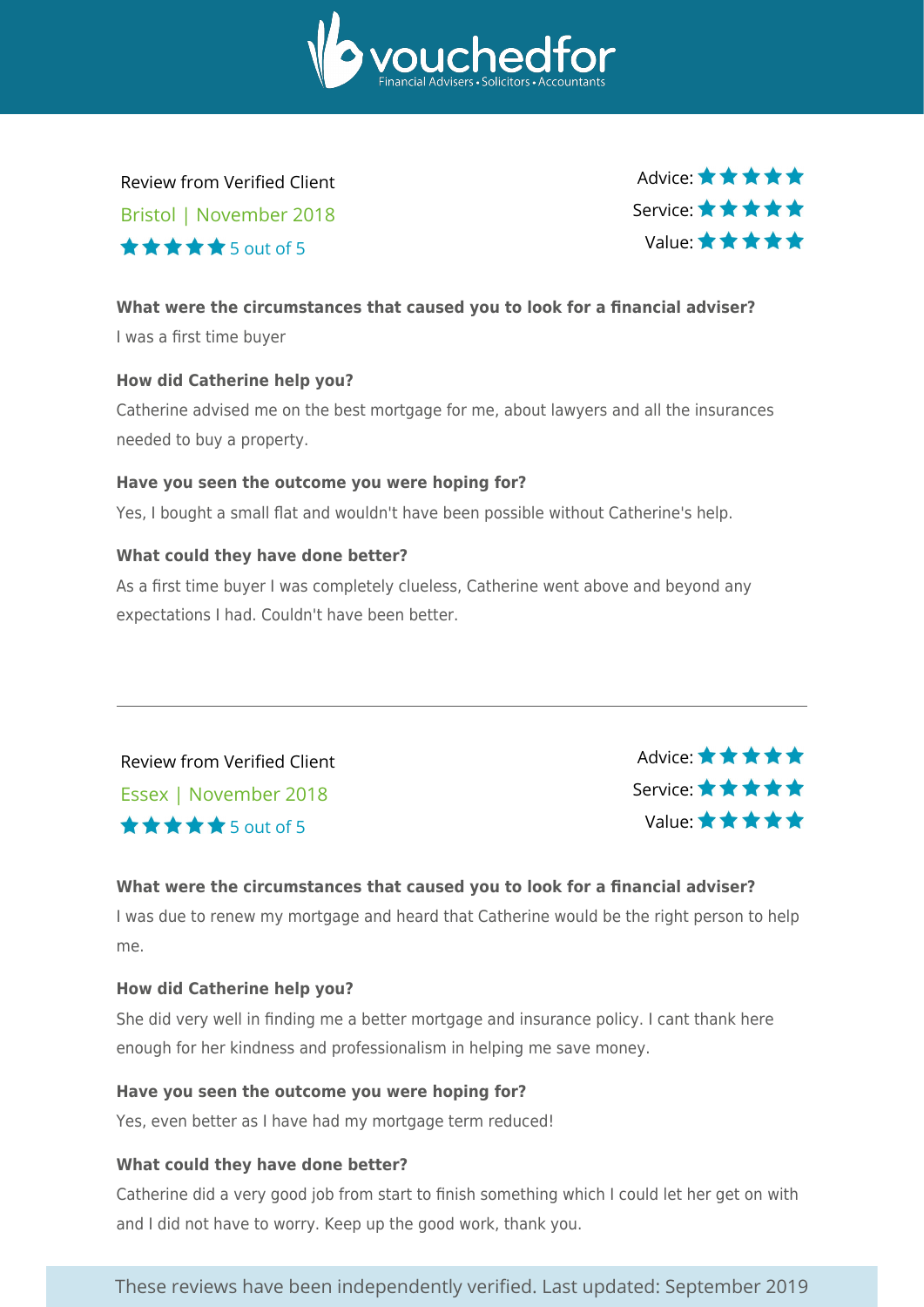

#### Review from Verified Client Wiltshire | November 2018 5 out of 5

Advice: ★ ★ ★ ★ ★ Service: Value:

**What were the circumstances that caused you to look for a financial adviser?** Mortgage

#### **How did Catherine help you?**

Catherine proceed excellent advice and was able to get us an excellent mortgage through hand.

#### **Have you seen the outcome you were hoping for?**

Yes

#### **What could they have done better?** Nothing

Review from Verified Client Hampshire | November 2018 5 out of 5

Advice: \* \* \* \* \* Service: Value:

#### **What were the circumstances that caused you to look for a financial adviser?** First time buyer

**How did Catherine help you?** Cat didnt just help me find a mortgage, she gave me great advice.

**Have you seen the outcome you were hoping for?** Yes 100%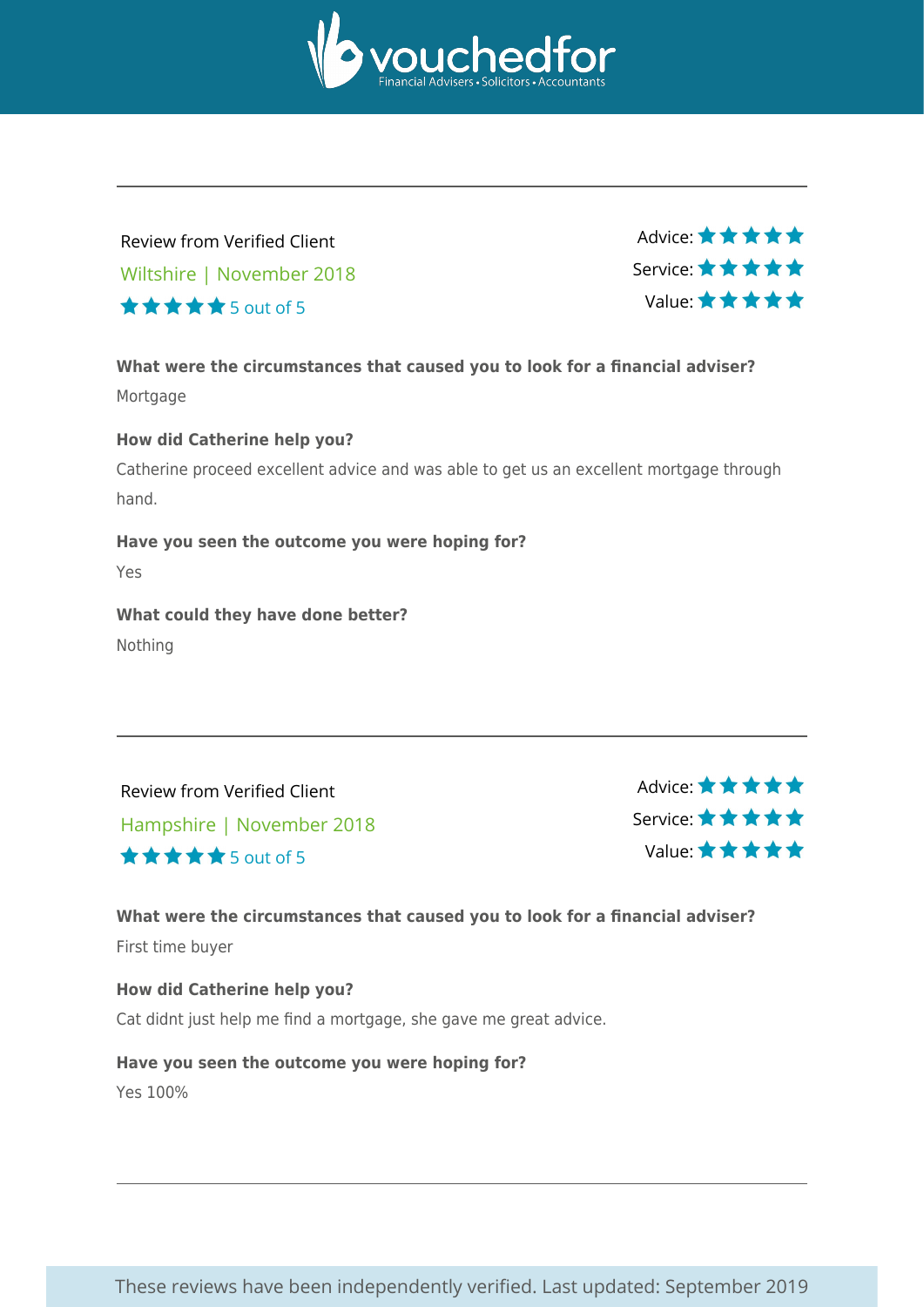

Review from Verified Client Bristol | September 2018 5 out of 5

Advice:  $\star \star \star \star \star$ Service: Value:

**What were the circumstances that caused you to look for a Financial adviser?** Re-mortgage.

#### **How did Catherine help you?**

She helped us find the best company available to re-mortgage with and who had the best offer.

**What is your current situation? Have you seen the outcome you were hoping for?** Yes.

Review from Verified Client London | July 2018 5 out of 5

Advice: \*\*\*\*\* Service: Value:

**What were the circumstances that caused you to look for a Financial adviser?** We needed to use a Financial adviser for our re-mortgage.

#### **How did Catherine help you?**

Catherine helped us to re-mortgage and was extremely helpful and thorough throughout the process. She also suggested some Insurance and Protection schemes.

**What is your current situation? Have you seen the outcome you were hoping for?** Yes, we have had a great outcome and are really happy with the service she provided.

#### **What could they have done better?**

Everything was great, Catherine chased all parties daily and did a great job ensuring that the re-mortgage went through as quickly as possible. She also sent follow up emails to our phone calls with all of the information that we had discussed, which is always really useful to have.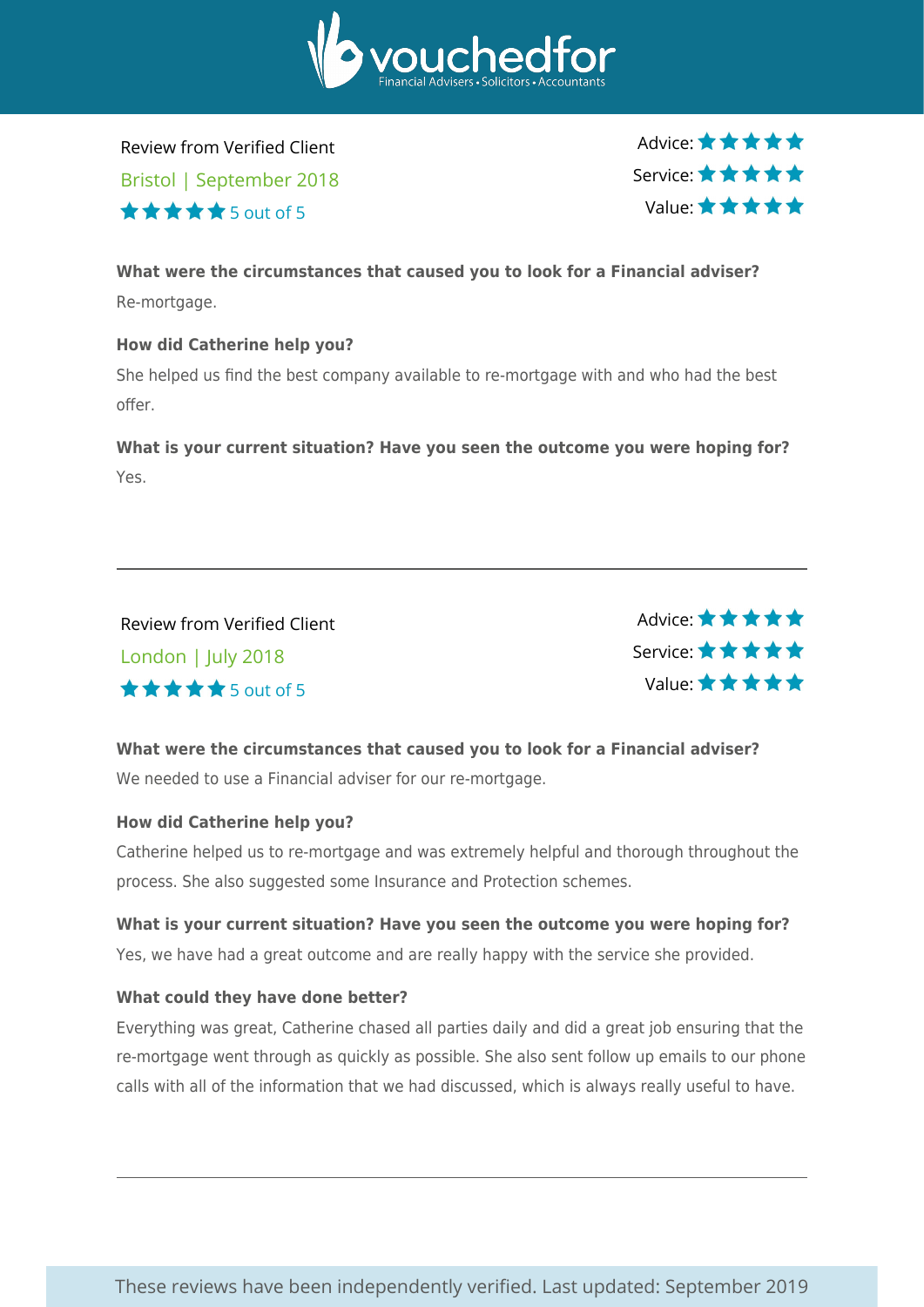

Review from Verified Client Oxfordshire | April 2018  $\star \star \star \star$  5 out of 5

Advice:  $\star \star \star \star \star$ Service: Value:

#### **What were the circumstances that caused you to look for a Financial adviser?**

We're looking for refinancing on our house to pay for substantial improvements.

#### **How did Catherine help you?**

Cat helped us by talking us through the process, finding quotes and ultimately making a recommendation. Going into the conversations, I can't say that we had a good understanding of what we needed to do: but Cat's advice and expertise got us to where we needed to be. We will certainly be coming back to her in the future, and recommend her strongly.

**What is your current situation? Have you seen the outcome you were hoping for?** Yes.

#### Review from Verified Client Gloucestershire | April 2018 5 out of 5

Advice: \* \* \* \* \* Service: Value:

#### **What were the circumstances that caused you to look for a Financial adviser?**

I was looking for a new mortgage in order to sell my house and move into a more expensive property.

#### **How did Catherine help you?**

Catherine asked and listened to my requirements including how much I was willing to extend my mortgage by. She came back with a range of options and found me a very good fixed rate 5 year deal. She spent time explaining the reasons why she looked at these deals and also on how may monthly payments would differ if I decided to increase the number of years, or borrow more or less.

#### **What is your current situation? Have you seen the outcome you were hoping for?**

I moved house less than 18 months ago safe in the knowledge that I could afford to move to a more expensive property. I know what I am paying each month and I am happy that I would have been very lucky to have found a better deal anywhere else or have found a more helpful adviser. In answer to the question, yes I did see the outcome I was hoping for.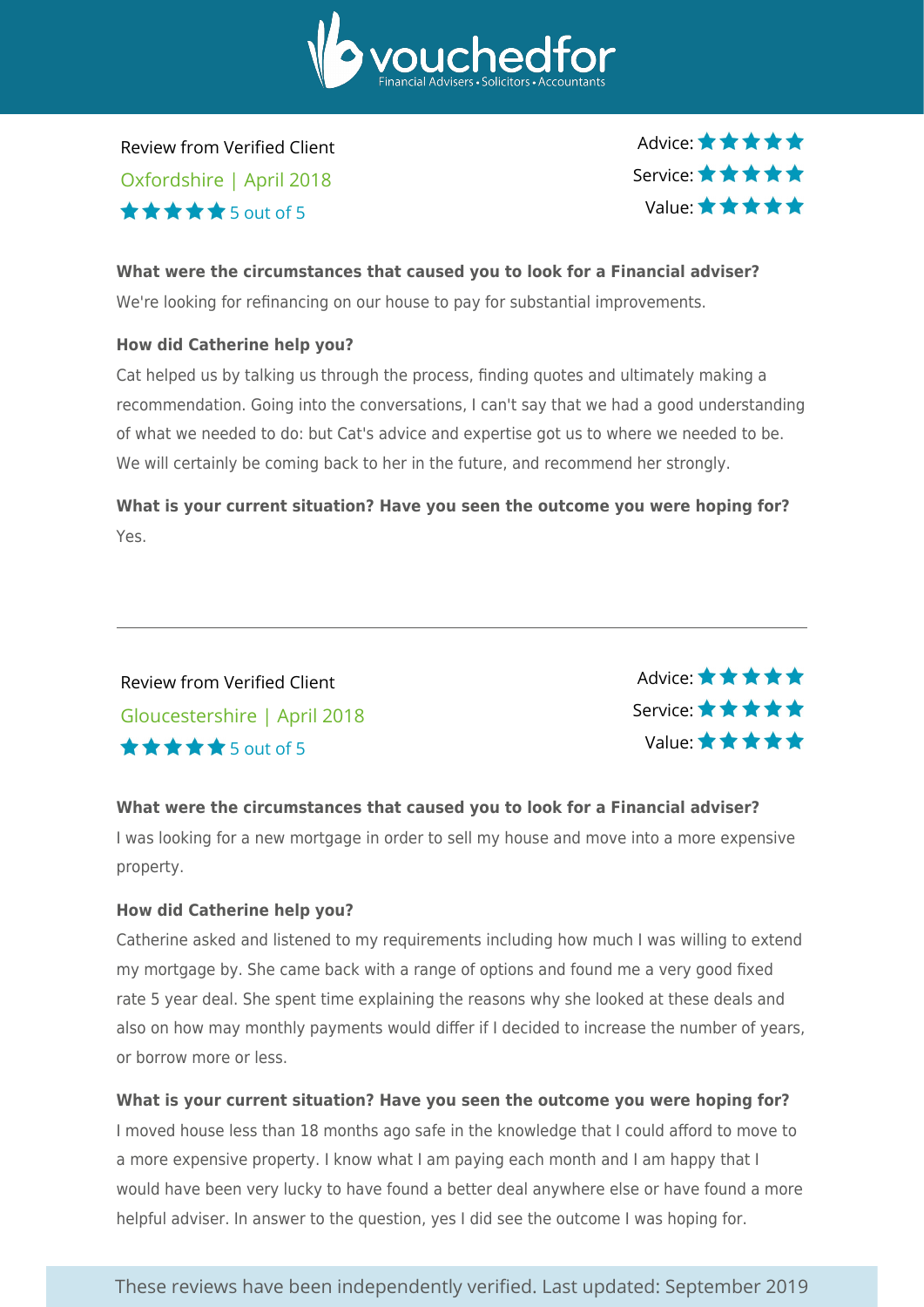

#### **What could they have done better?**

Catherine was very polite, clear with her explanations, and took time to answer any queries.

Review from Verified Client Wiltshire | April 2018  $\star \star \star \star$  5 out of 5

Advice: \* \* \* \* \* Service: Value:

#### **What were the circumstances that caused you to look for a Financial adviser?** Buying a house.

#### **How did Catherine help you?**

Catherines really went above and beyond to help us mortgage our first home. After a bad experience with another broker it really stood out how much effort catherine was prepared to put in to make sure we got the right service.

**What is your current situation? Have you seen the outcome you were hoping for?** Definately!.

#### **What could they have done better?**

Catherine obviously gave it her all. I could not have asked for more.

Review from Verified Client Gloucestershire | March 2018 5 out of 5

Advice:  $\star \star \star \star \star$ Service: Value:

#### **What were the circumstances that caused you to look for a Financial adviser?**

Mortgage product was coming to an end and I decided against renewing my product with HSBC (sick and tired of their attitude and wanted to move my custom away from them). I wanted a financial adviser to search the market and take the hassle out of dealing with mortgage application.

#### **How did Catherine help you?**

Searched the whole market and found suitable products that met my initial request but then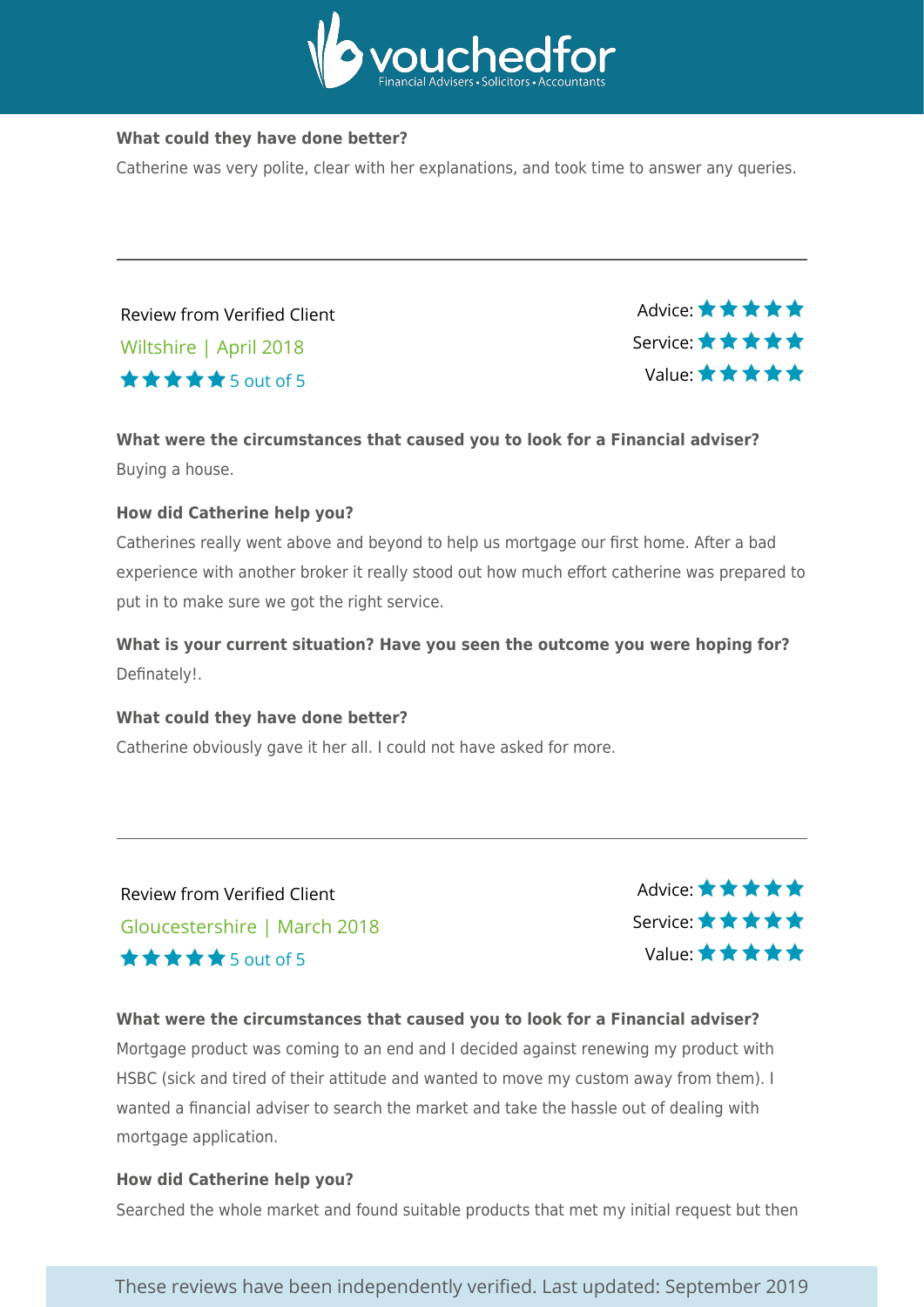

helped advise by helping us choose a better product than I thought we would move to.

#### **What is your current situation? Have you seen the outcome you were hoping for?**

Absolutely, we are now on a very good term mortgage, was able to re-finance home improvements and it was also a very easy process for us to change the mortgage. I also didn't have to deal with the lender which is a big plus as it was so frustrating the last time I changed our mortgage.

#### **What could they have done better?**

Catherine could have been aware of progress and timescales better but I think this is more of a problem with lenders' inability to communicate their own progress with all concerned parties like their customers and mortgage advisers.

Review from Verified Client Avon | January 2016 4.3 out of 5

Advice: \* \* \* \* \* Service: Value:

#### **What were the circumstances that caused you to look for a Financial adviser?**

Looking for a new interest only mortgage having come off our 3 year fixed deal.

#### **How did Catherine help you?**

She found us another interest only mortgage arrangement.

**What is your current situation? Have you seen the outcome you were hoping for?** Yes.

#### **What could they have done better?**

Not having to be reminded about our loan amount.

Review from Verified Client Avon | January 2016 4.3 out of 5

Service: \* \* \* \* \* Value: Advice:  $\star \star \star \star \star$ 

#### **What were the circumstances that caused you to look for a Financial adviser?**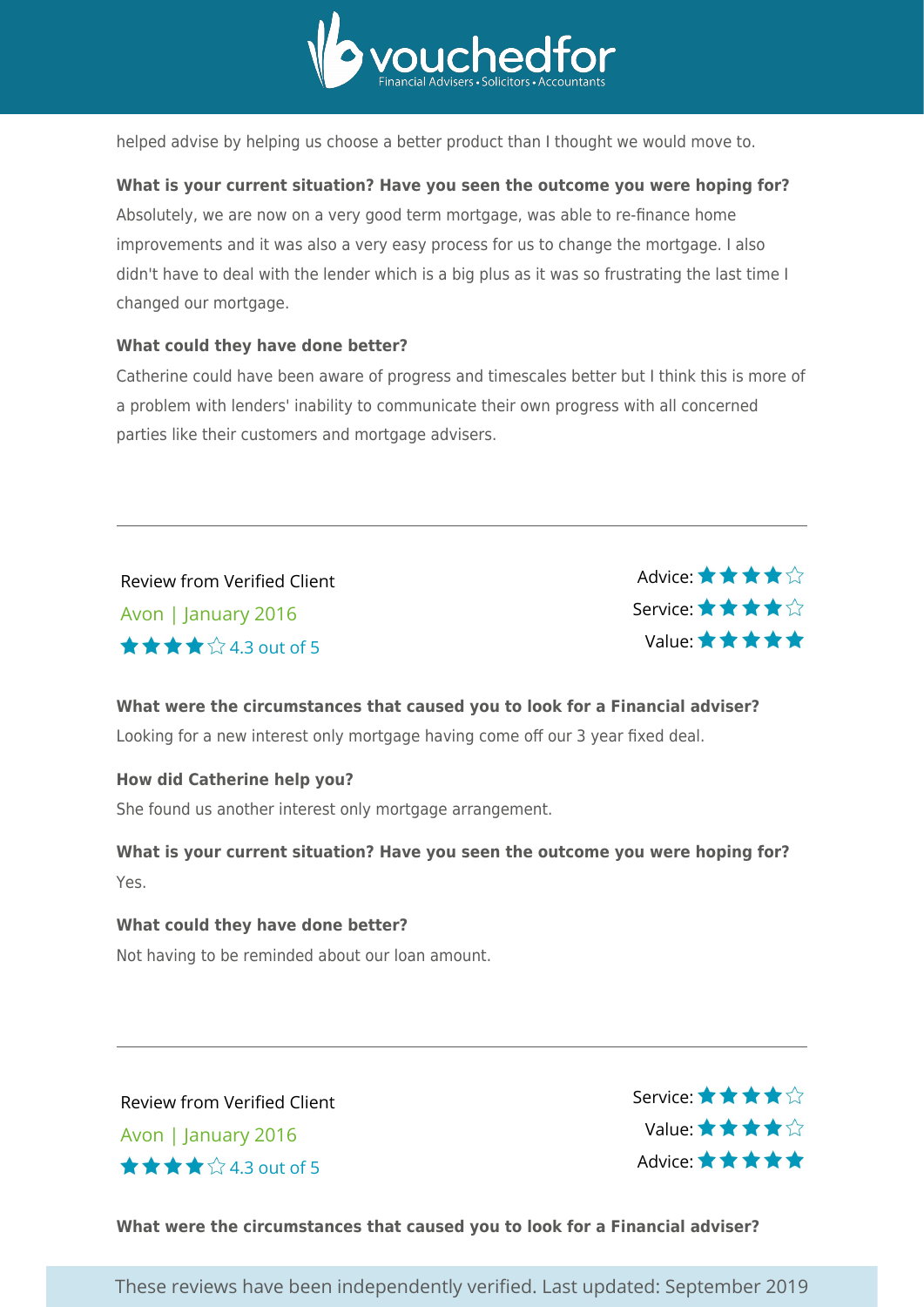

First time buyer looking for a mortgage.

#### **How did Catherine help you?**

Found me a suitable mortgage with a good interest rate and my application was approved.

**What is your current situation? Have you seen the outcome you were hoping for?** My mortgage application has been approved.

Review from Verified Client Somerset | December 2015  $\star \star \star \star$ 5 out of 5

Advice: \* \* \* \* \* Service: Value:

**What were the circumstances that caused you to look for a Financial adviser?** We were moving house.

#### **How did Catherine help you?**

We wanted to move house and needed to know if we could afford the right mortgage. Catherine was very friendly and helpfull, and informed us of our quote and eventual mortgage at every stage. We could call her at any time if we had any queries and she was always very helpfull.

**What is your current situation? Have you seen the outcome you were hoping for?** Yes. Catherine found us a mortgage which was affordable.

### **What could they have done better?**

As far as we know - nothing.

Review from Verified Client Somerset | December 2015 4.3 out of 5

Advice: \* \* \* \* \* Service: Value:

**What were the circumstances that caused you to look for a Financial adviser?** Buying a new house (first time buyer).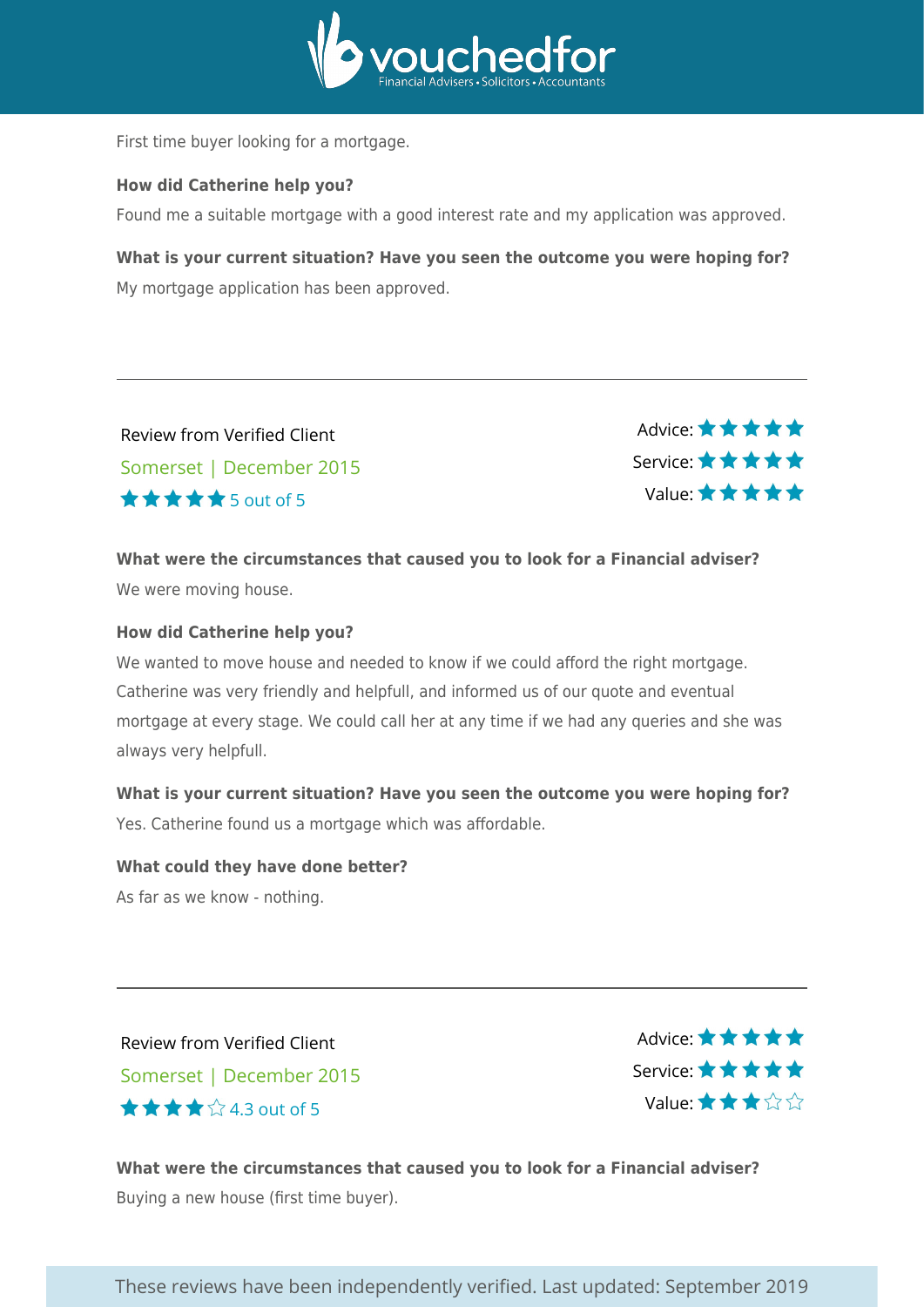

#### **How did Catherine help you?**

Explained the process, gave great advice. Helped with finding the right mortgage (which was more difficult due to my partner being self employed), very professional and a pleasure to deal with.

#### **What is your current situation? Have you seen the outcome you were hoping for?** Yes. We have a good mortgage and have just moved into our house!.

#### **What could they have done better?**

Nothing that I can see! Both Catherine and others at the company were really helpful and made buying our first house as stress free as possible.

Review from Verified Client Avon | December 2015  $\star \star \star \star$  5 out of 5

Advice: \*\*\*\*\* Service: Value:

#### **What were the circumstances that caused you to look for a Financial adviser?** Remortgage.

#### **How did Catherine help you?**

Catherine took care of everythingShe made the process of remortgaging very simple and easy to understand. I couldn't have done this myself.

**What is your current situation? Have you seen the outcome you were hoping for?** YesI am very pleased with the outcomeI only wish I'd gone to see Catherine earlier, she saved me a fortune.

#### **What could they have done better?**

I was enitially concerned that I wouldn't understand or be able to organise a remortgage but Catherine and her team did am amazing job The hole experience far exceeded my expectations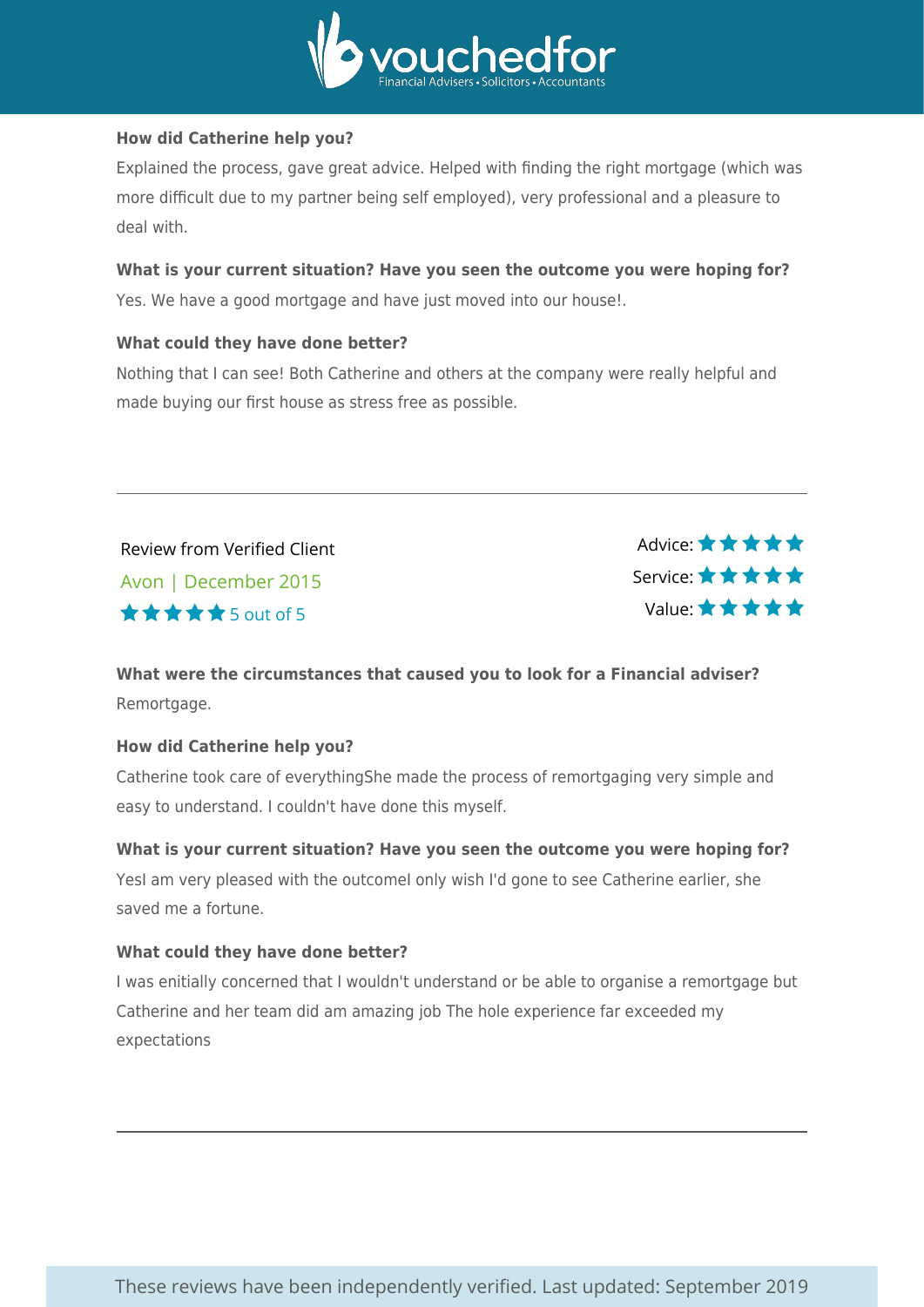

Review from Verified Client

Avon | December 2015  $\star \star \star \star$ 4.7 out of 5

Advice:  $\star \star \star \star \star$ Service: Value:

#### **What were the circumstances that caused you to look for a Financial adviser?**

I had a little bit of debt.

#### **How did Catherine help you?**

Catherine was amazing and helped us find the best mortgage deal.

#### **What is your current situation? Have you seen the outcome you were hoping for?**

Yes we are now in the house we wanted and now have a home for our son who was born not long after we moved in.

#### **What could they have done better?**

Catherine couldn't have done anything better as was fantastic from start to finish even when we where having trouble with solicitors she was there for support and advice

Review from Verified Client Avon | December 2015 5 out of 5



#### **What were the circumstances that caused you to look for a Financial adviser?** Moving house we were looking for building and contents insurance.

#### **How did Catherine help you?**

Catherine advised us on the type of policy that would suit us and she also did all the work in finding a policy that offered us the best value for money and arranging the policy.

**What is your current situation? Have you seen the outcome you were hoping for?** Yes.

#### **What could they have done better?**

Nothing, Catherine was excellent and I would recommend her to anyone who needed assistance in finding the best policy.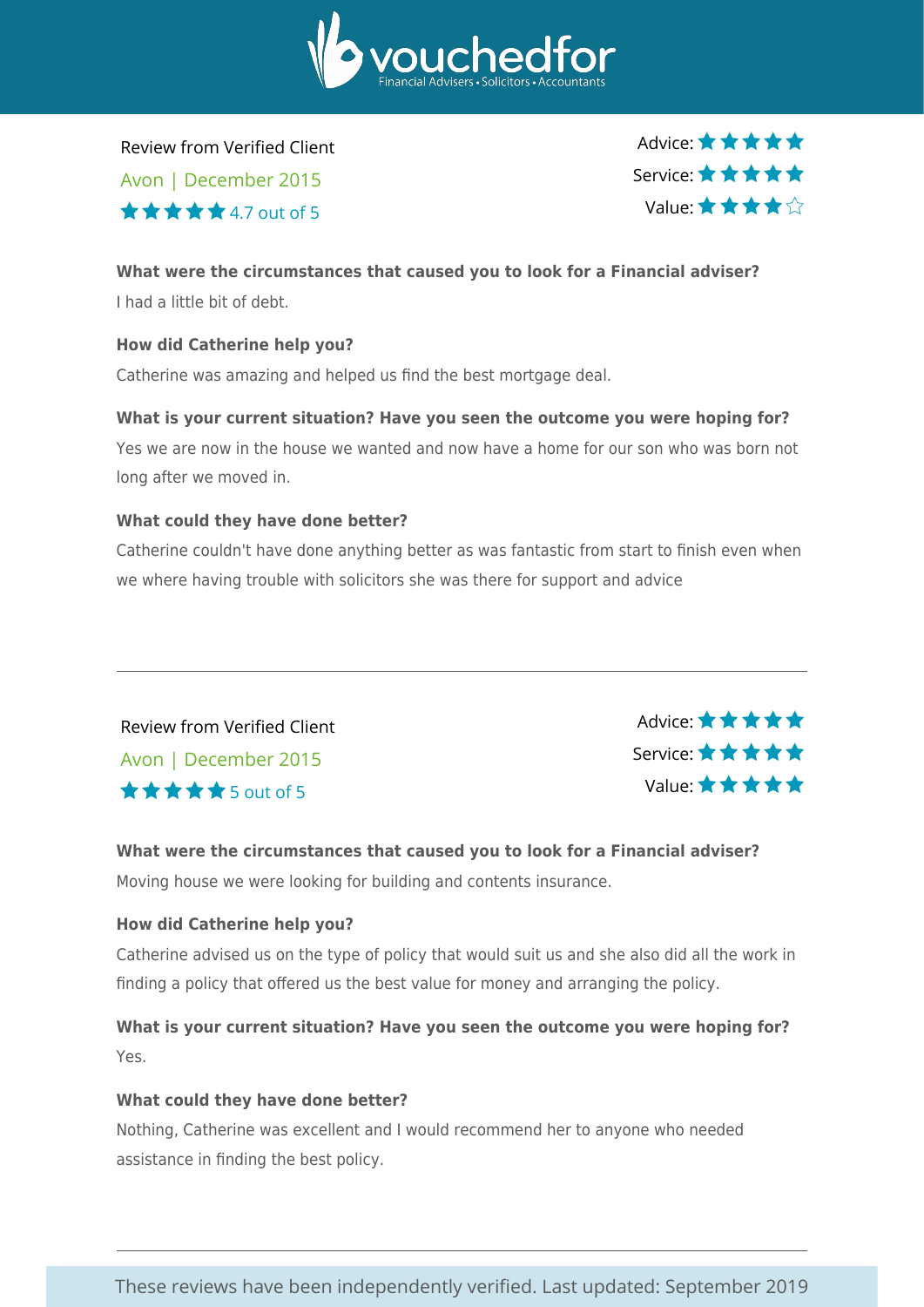

Review from Verified Client Avon | December 2015

5 out of 5

Advice:  $\star \star \star \star \star$ Service: Value:

**What were the circumstances that caused you to look for a Financial adviser?** Trying to buy our first home.

**How did Catherine help you?** She was our mortgage broker.

**What is your current situation? Have you seen the outcome you were hoping for?** She secured us a mortgage.

Review from Verified Client Avon | December 2015 4.3 out of 5



**What were the circumstances that caused you to look for a Financial adviser?** First time buyer; no experience of locating good mortgage or time to look.

#### **How did Catherine help you?**

Sorted out my DIP immediately, advised me on mortgage product and got it for me.

**What is your current situation? Have you seen the outcome you were hoping for?** House purchase complete, so yes.

Review from Verified Client Avon | December 2015  $\star \star \star \star$  5 out of 5

Advice: ★ ★ ★ ★ ★ Service: Value:

**What were the circumstances that caused you to look for a Financial adviser?**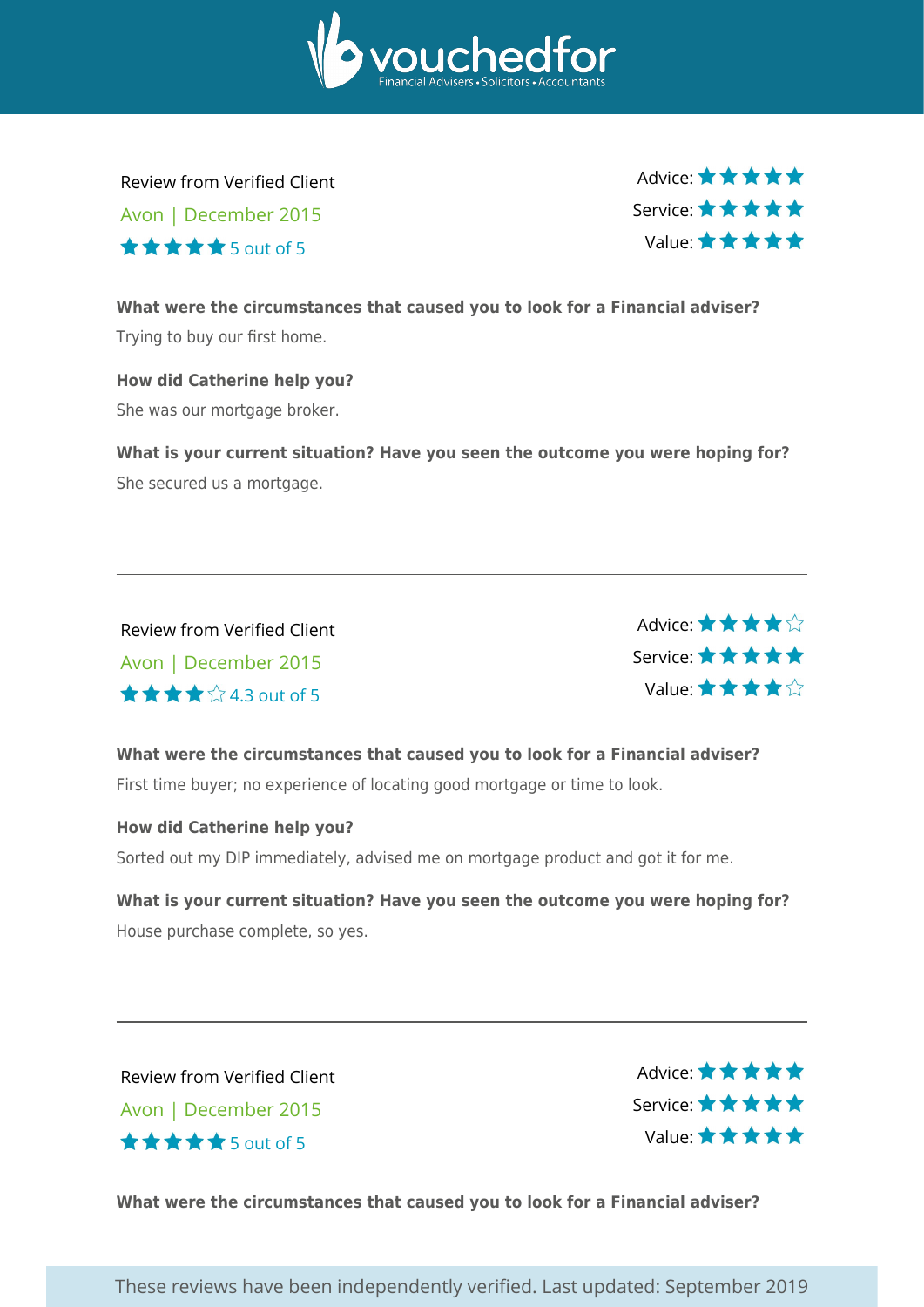

Mortgage advice.

**How did Catherine help you?**

Found best Mortgage.

**What is your current situation? Have you seen the outcome you were hoping for?** Yes.

**What could they have done better?** Nothing - Catherine was great.

| <b>Review from Verified Client</b> |
|------------------------------------|
| Avon   December 2015               |
| <b>★★★★★</b> 5out of 5             |



**What were the circumstances that caused you to look for a Financial adviser?** Needed help with a large loan mortgage.

#### **How did Catherine help you?**

Secured best terms from market.

**What is your current situation? Have you seen the outcome you were hoping for?** Yes.

**What could they have done better?** No.

Review from Verified Client Avon | December 2015 4.7 out of 5

Advice: ★ ★ ★ ★ ★ Service: Value:

**What were the circumstances that caused you to look for a Financial adviser?** Lack of knowledge of the mortgage market.

#### **How did Catherine help you?**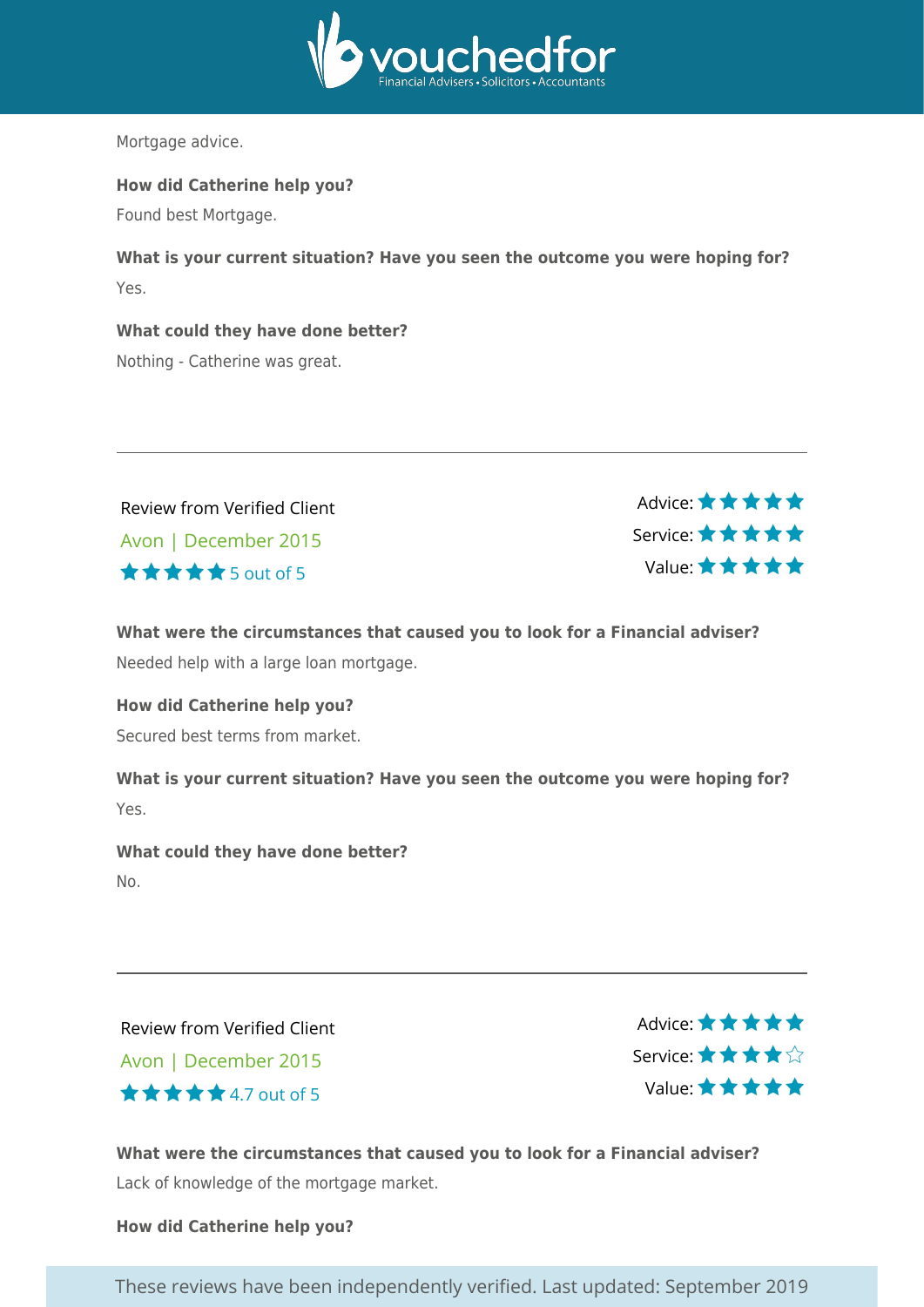

She searches through the whole of the market to find the very best deal.

**What is your current situation? Have you seen the outcome you were hoping for?**

Yes I have completed on a house purchaae.

**What could they have done better?** Nothing

Review from Verified Client London | December 2015  $\star \star \star \star$ 5 out of 5

Advice: \* \* \* \* \* Service: Value:

**What were the circumstances that caused you to look for a Financial adviser?** buying a house.

**How did Catherine help you?** found a mortgage for me.

**What is your current situation? Have you seen the outcome you were hoping for?** great job done by Catherine.

**What could they have done better?**

.

Review from Verified Client Somerset | December 2015 5 out of 5

Advice: \* \* \* \* \* Service: Value:

**What were the circumstances that caused you to look for a Financial adviser?** Mortgage.

**How did Catherine help you?** Got as an excellent mortgage.

**What is your current situation? Have you seen the outcome you were hoping for?**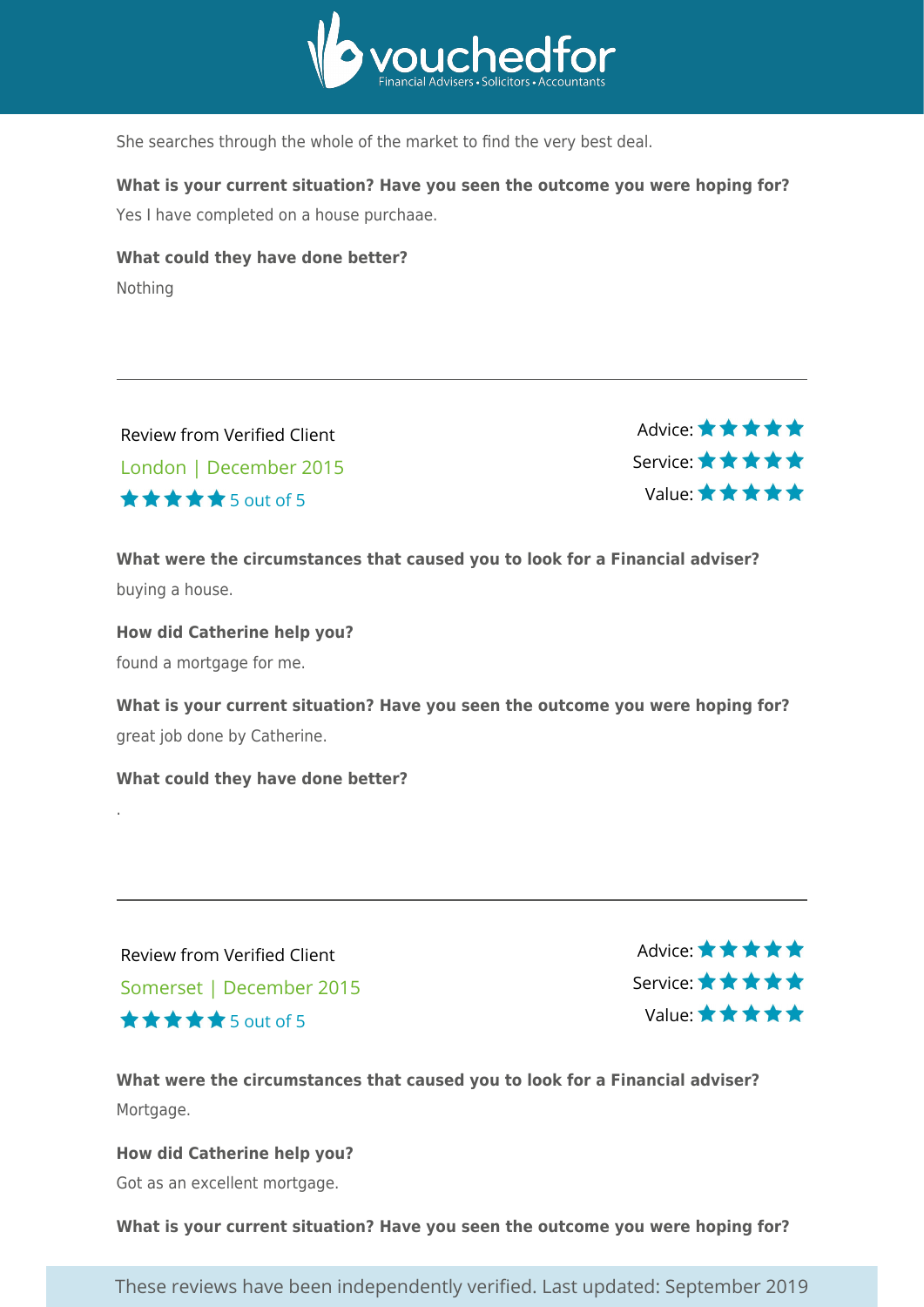

Yes.

Review from Verified Client Avon | December 2015 4.7 out of 5

Advice:  $\star \star \star$ Service: Value:

**What were the circumstances that caused you to look for a Financial adviser?** Applying for a mortgage.

#### **How did Catherine help you?**

Catherine was fantastic and was able to adapt to some very unusual circumstances regarding my affordability, which, although initially outside of her experience zone, were handled professionally and efficiently.

**What is your current situation? Have you seen the outcome you were hoping for?** Yes!.

#### **What could they have done better?**

In terms of communication and professionalism - nothing - I couldn't have hoped for more!

Review from Verified Client Gloucestershire | December 2015 5 out of 5

Advice: \* \* \* \* \* Service: Value:

#### **What were the circumstances that caused you to look for a Financial adviser?**

I'm an IT Contractor with a non-sterling day rate, and having taken a look at the market myself I was beginning to despair. I needed professional advice on both the mortgages that were available to me, and what mortgage amount I could achieve.

#### **How did Catherine help you?**

Catherine had a wealth of knowledge, and even with my circumstances based around the non-sterling day rate, she was able to help me navigate the market to find a mortgage even though I didn't think it was possible. She worked tirelessly to move the application forward,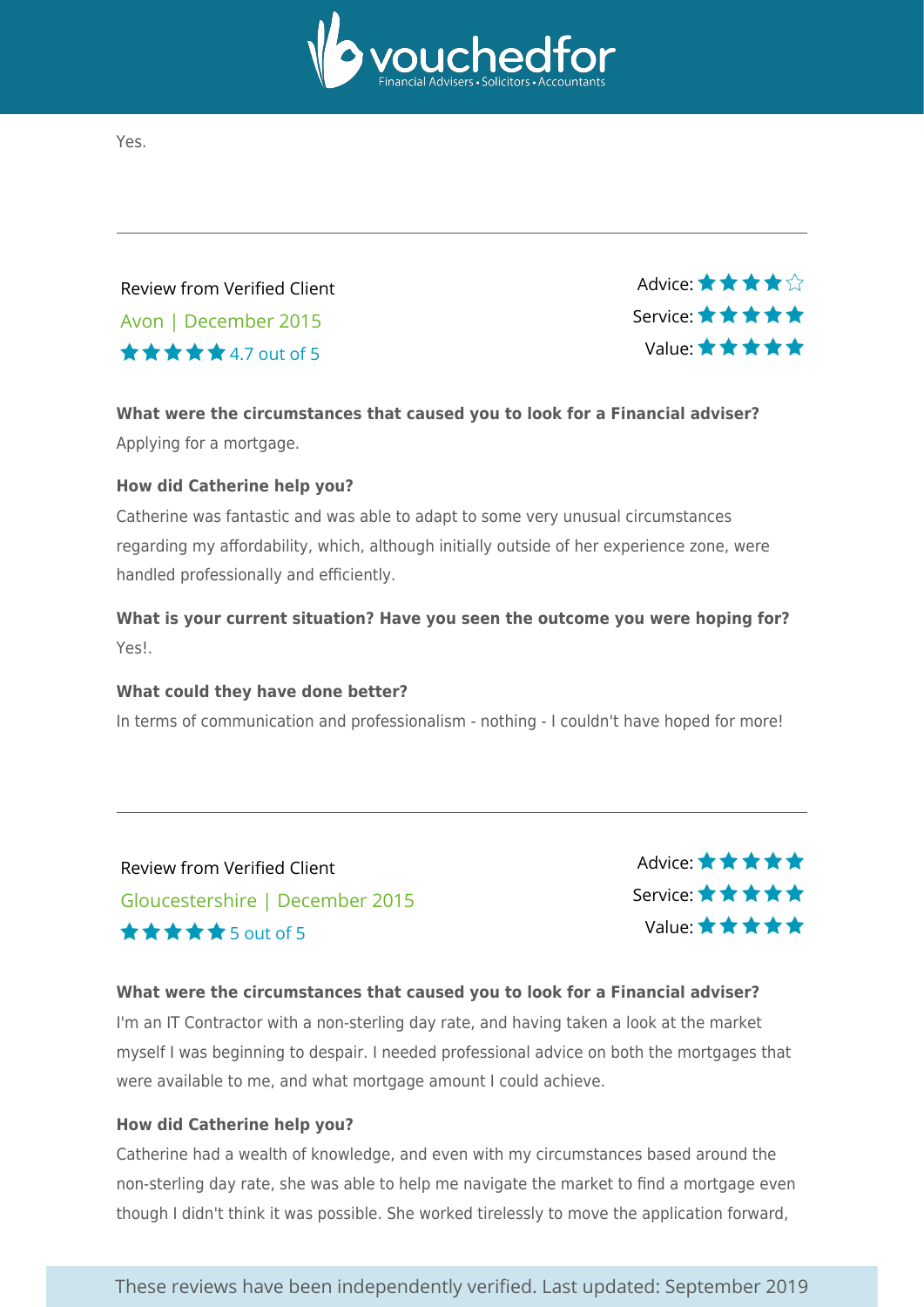

first to an agreement in principle and then to the full offer.

#### **What is your current situation? Have you seen the outcome you were hoping for?**

We received the full offer, and are continuing to work with the solicitors and estate agents to move the purchase forward. I really can't recommend Catherine highly enough.

#### **What could they have done better?**

There was truly nothing I could fault with this application.

Review from Verified Client London | December 2015  $\star \star \star \star$  5 out of 5

Advice: ★★★★★ Service: Value:

**What were the circumstances that caused you to look for a Financial adviser?** My partner is doing a PhD so we needed a specialist in getting PhD students mortgages.

#### **How did Catherine help you?**

She found us a PhD-friendly mortgage, and was generally all-round excellent.

**What is your current situation? Have you seen the outcome you were hoping for?** Yes!.

Review from Verified Client Avon | December 2015  $\star \star \star \star$  5 out of 5

Advice: \*\*\*\*\* Service: Value:

### **What were the circumstances that caused you to look for a Financial adviser?**

we needed a mortgage and my wife was on maternity leave so we only had one income for a year.

#### **How did Catherine help you?**

Keen to get on the property ladder with a new baby on the way, we had the chance to buy the house we were renting as long as we moved quickly, my wife works for a high street bank so we thought it would be a straightforward process with them, but as she was on